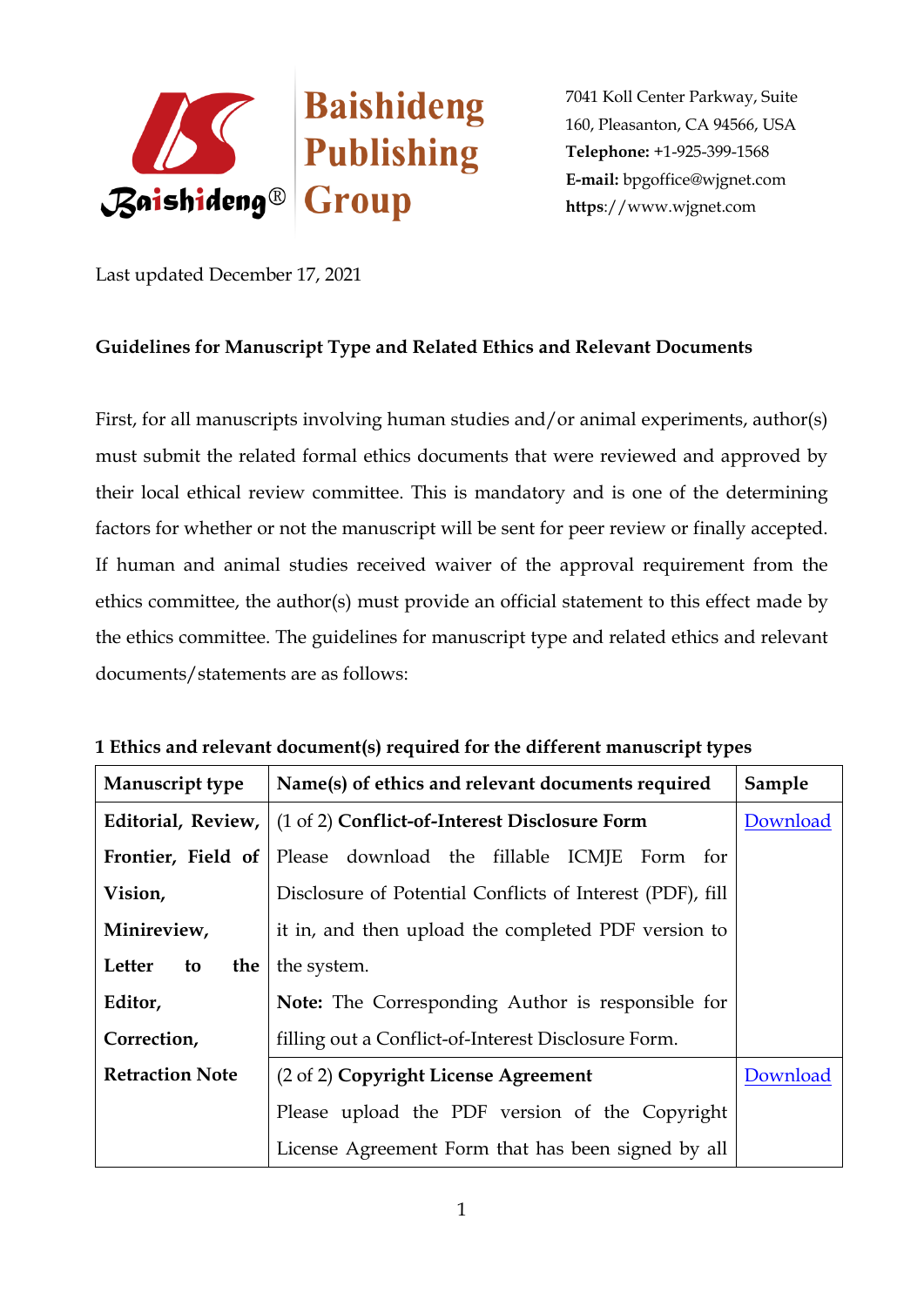

|                    | authors.                                                        |          |
|--------------------|-----------------------------------------------------------------|----------|
| <b>Basic study</b> | (1 of 6) Institutional Review Board Approval Form or   Download |          |
|                    | Document                                                        |          |
|                    | Please upload the primary version (PDF) of the                  |          |
|                    | Institutional Review Board's official approval,                 |          |
|                    | prepared in the official language of the authors'               |          |
|                    | country to the system; for example, authors from                |          |
|                    | China should upload the Chinese version of the                  |          |
|                    | document, authors from Italy should upload the                  |          |
|                    | Italian version of the document, authors from                   |          |
|                    | Germany should upload the Deutsch version of the                |          |
|                    | document, and authors from the United States and the            |          |
|                    | United Kingdom should upload the English version of             |          |
|                    | the document, etc.                                              |          |
|                    | (2 of 6) Institutional Animal Care and Use                      | Download |
|                    | <b>Committee Approval Form or Document</b>                      |          |
|                    | Please upload the primary version (PDF) of the                  |          |
|                    | Institutional Animal Care and Use Committee's                   |          |
|                    | official approval in the official language of the               |          |
|                    | authors' country to the system; for example, authors            |          |
|                    | from China should upload the Chinese version of the             |          |
|                    | document, authors from Italy should upload the                  |          |
|                    | Italian version of the document, authors from                   |          |
|                    | Germany should upload the Deutsch version of the                |          |
|                    | document, and authors from the United States and the            |          |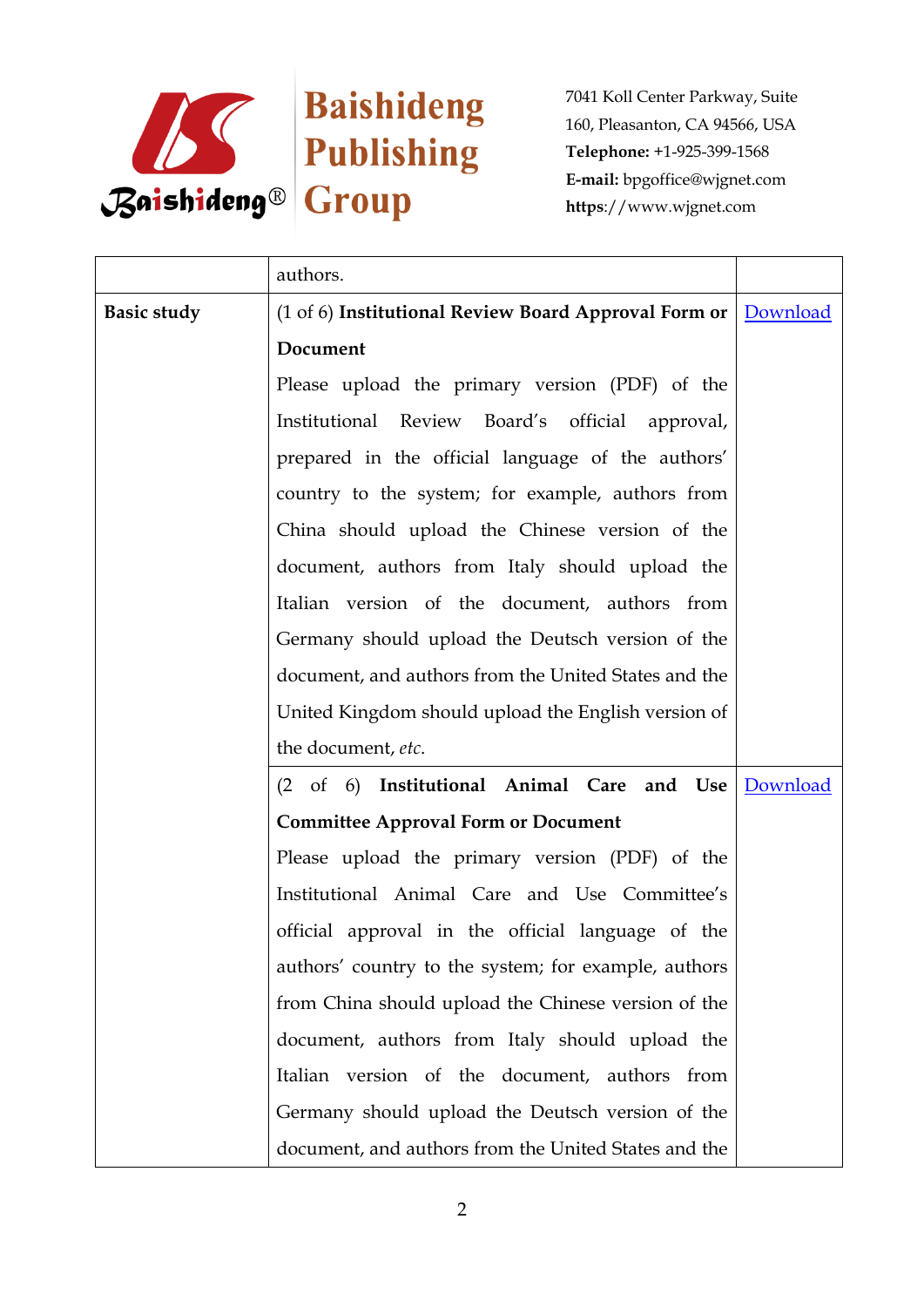

| United Kingdom should upload the English version of       |           |
|-----------------------------------------------------------|-----------|
| the document, etc.                                        |           |
| (3 of 6) Conflict-of-Interest Disclosure Form             | Download  |
| Please download the fillable ICMJE Form for               |           |
| Disclosure of Potential Conflicts of Interest (PDF), fill |           |
| it in, and then upload the completed PDF version to       |           |
| the system.                                               |           |
| Note: The Corresponding Author is responsible for         |           |
| filling out a Conflict-of-Interest Disclosure Form.       |           |
| (4 of 6) Copyright License Agreement                      | Download  |
| Please upload the PDF version of the Copyright            |           |
| License Agreement Form that has been signed by all        |           |
| authors.                                                  |           |
| (5 of 6) The ARRIVE Guidelines                            | Download  |
| In order to improve the quality of Basic Study            | (English) |
| manuscripts, authors should:                              | Download  |
| 1) Download 'The ARRIVE Guidelines' before the peer       | (Chinese) |
| review process;                                           |           |
| 2) Complete the ARRIVE checklist to ensure that the       |           |
| manuscript meets the requirements of the ARRIVE           |           |
| Guidelines;                                               |           |
| 3) State on the title page of the manuscript that the     |           |
| ARRIVE Guidelines have been adopted;                      |           |
| 4) And, upload the PDF version of the completed           |           |
| ARRIVE checklist to the system.                           |           |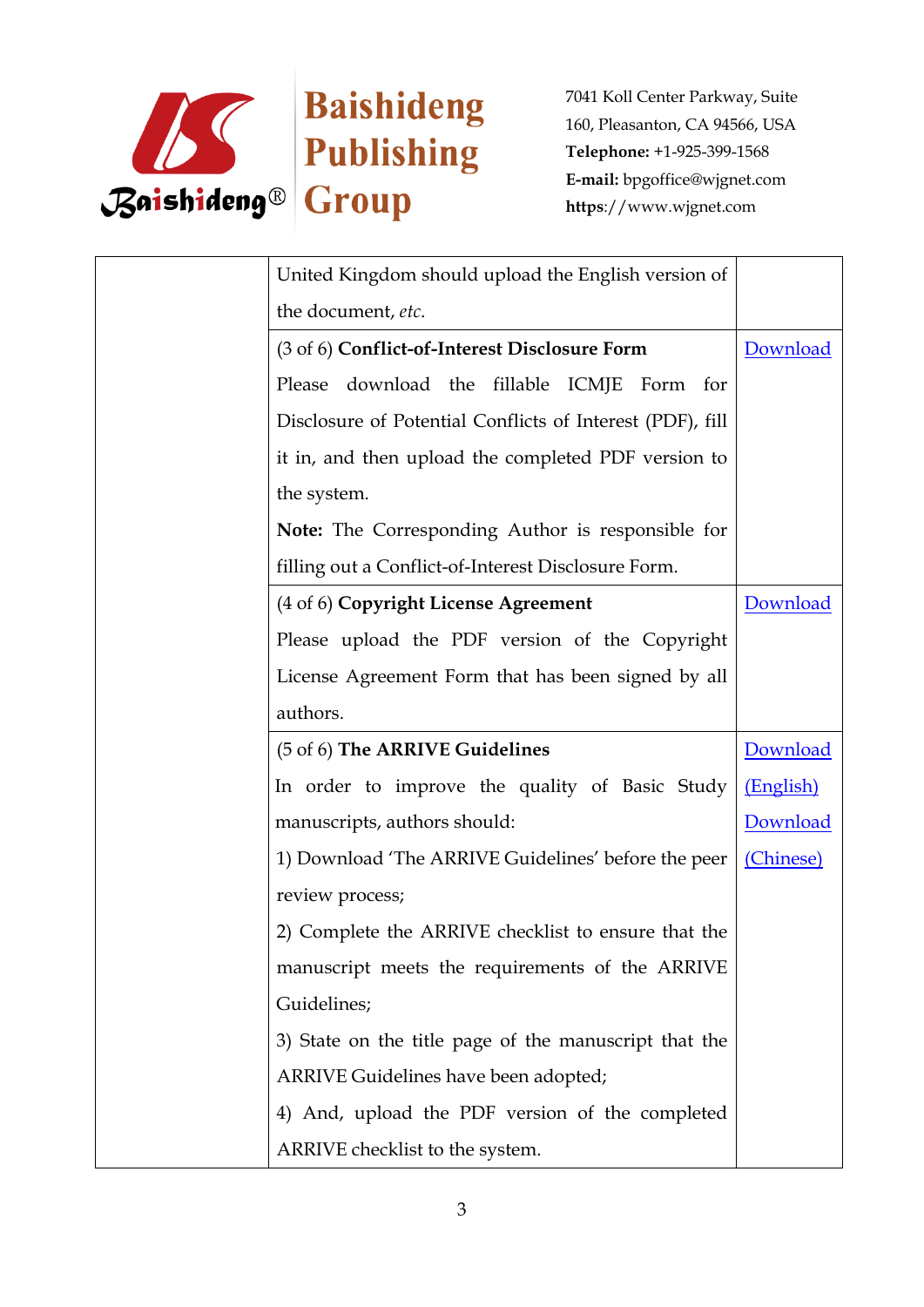

|                    | (6 of 6) Biostatistics Review Certificate                | Download |
|--------------------|----------------------------------------------------------|----------|
|                    | Please upload to the system the PDF version of a         |          |
|                    | statement affirming that the statistical review of the   |          |
|                    | study was performed by a biomedical statistician.        |          |
| Retrospective      | (1 of 5) Institutional Review Board Approval Form or     | Download |
| Clinical<br>study, | Document                                                 |          |
| Practice study     | Please upload the primary version (PDF) of the           |          |
|                    | Institutional Review Board's official approval in the    |          |
|                    | official language of the authors' country to the system; |          |
|                    | for example, authors from China should upload the        |          |
|                    | Chinese version of the document, authors from Italy      |          |
|                    | should upload the Italian version of the document,       |          |
|                    | authors from Germany should upload the Deutsch           |          |
|                    | version of the document, and authors from the United     |          |
|                    | States and the United Kingdom should upload the          |          |
|                    | English version of the document, etc.                    |          |
|                    | (2 of 5) Signed Informed Consent Form(s) or              | Download |
|                    | Document(s)                                              |          |
|                    | Please upload the primary version (PDF) of the           |          |
|                    | Informed Consent Form that has been signed by all        |          |
|                    | subjects and investigators of the study, prepared in     |          |
|                    | the official language of the authors' country to the     |          |
|                    | system; for example, authors from China should           |          |
|                    | upload the Chinese version of the document, authors      |          |
|                    | from Italy should upload the Italian version of the      |          |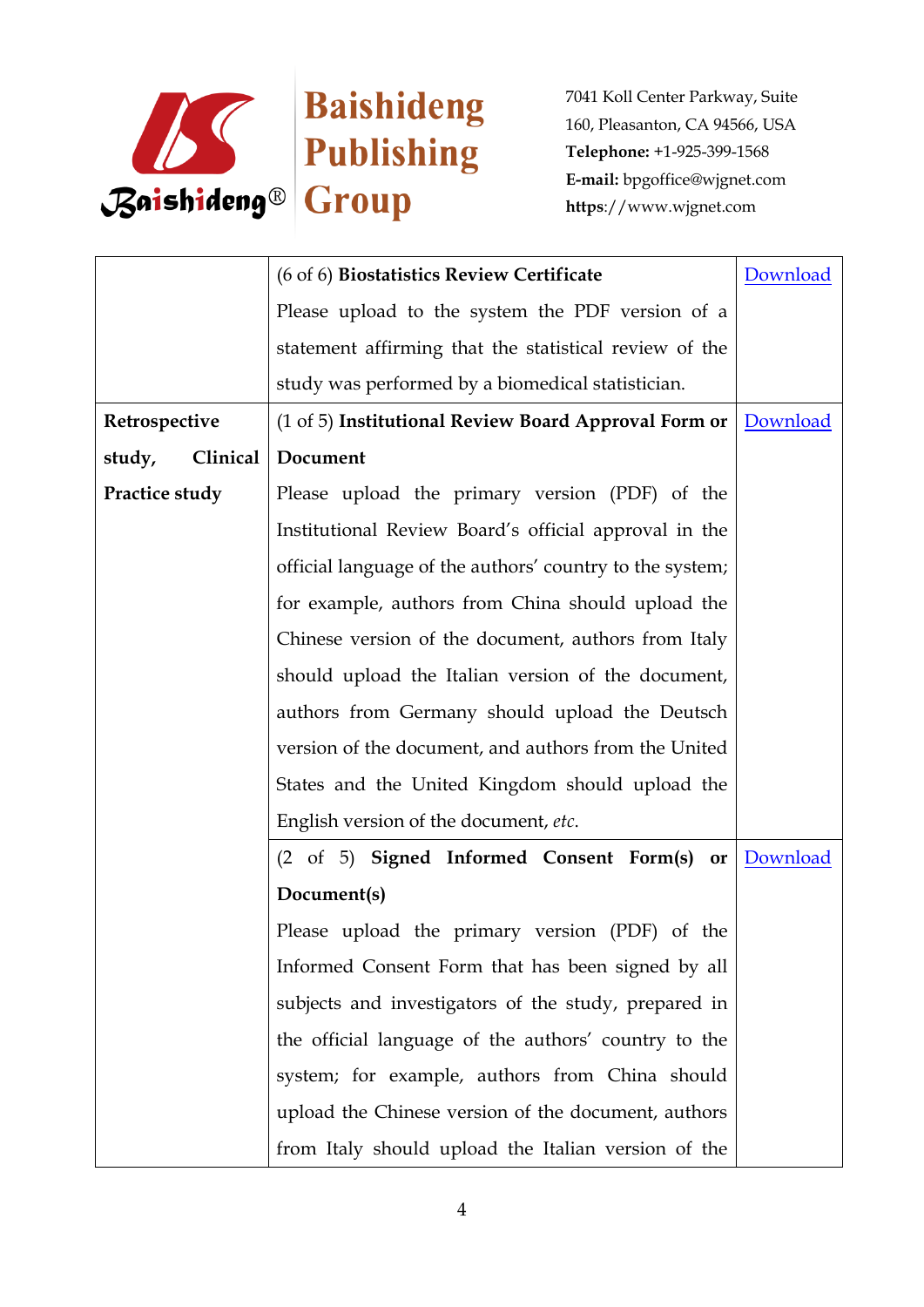

| document, authors from Germany should upload the            |          |  |
|-------------------------------------------------------------|----------|--|
| Deutsch version of the document, and authors from           |          |  |
| the United States and the United Kingdom should             |          |  |
| upload the English version of the document, etc.            |          |  |
| <b>Note:</b> To obey the publication ethics and improve the |          |  |
| protection of all patients' rights to privacy, the authors  |          |  |
| should provide the informed consent form on which           |          |  |
| the patient's name, address, birthday, address, ward,       |          |  |
| bed number, hospital number and other private               |          |  |
| information are obfuscated.                                 |          |  |
| (3 of 5) Conflict-of-Interest Disclosure Form               | Download |  |
| download the fillable ICMJE Form for<br>Please              |          |  |
| Disclosure of Potential Conflicts of Interest (PDF), fill   |          |  |
| it in, and then upload the completed PDF version to         |          |  |
| the system.                                                 |          |  |
| Note: The Corresponding Author is responsible for           |          |  |
| filling out a Conflict-of-Interest Disclosure Form.         |          |  |
| (4 of 5) Copyright License Agreement                        | Download |  |
| Please upload the PDF version of the Copyright              |          |  |
| License Agreement Form that has been signed by all          |          |  |
| authors.                                                    |          |  |
| (5 of 5) Biostatistics Review Certificate                   | Download |  |
| Please upload the PDF version of a statement affirming      |          |  |
| that the statistical review of the study was performed      |          |  |
| by a biomedical statistician to the system.                 |          |  |
|                                                             |          |  |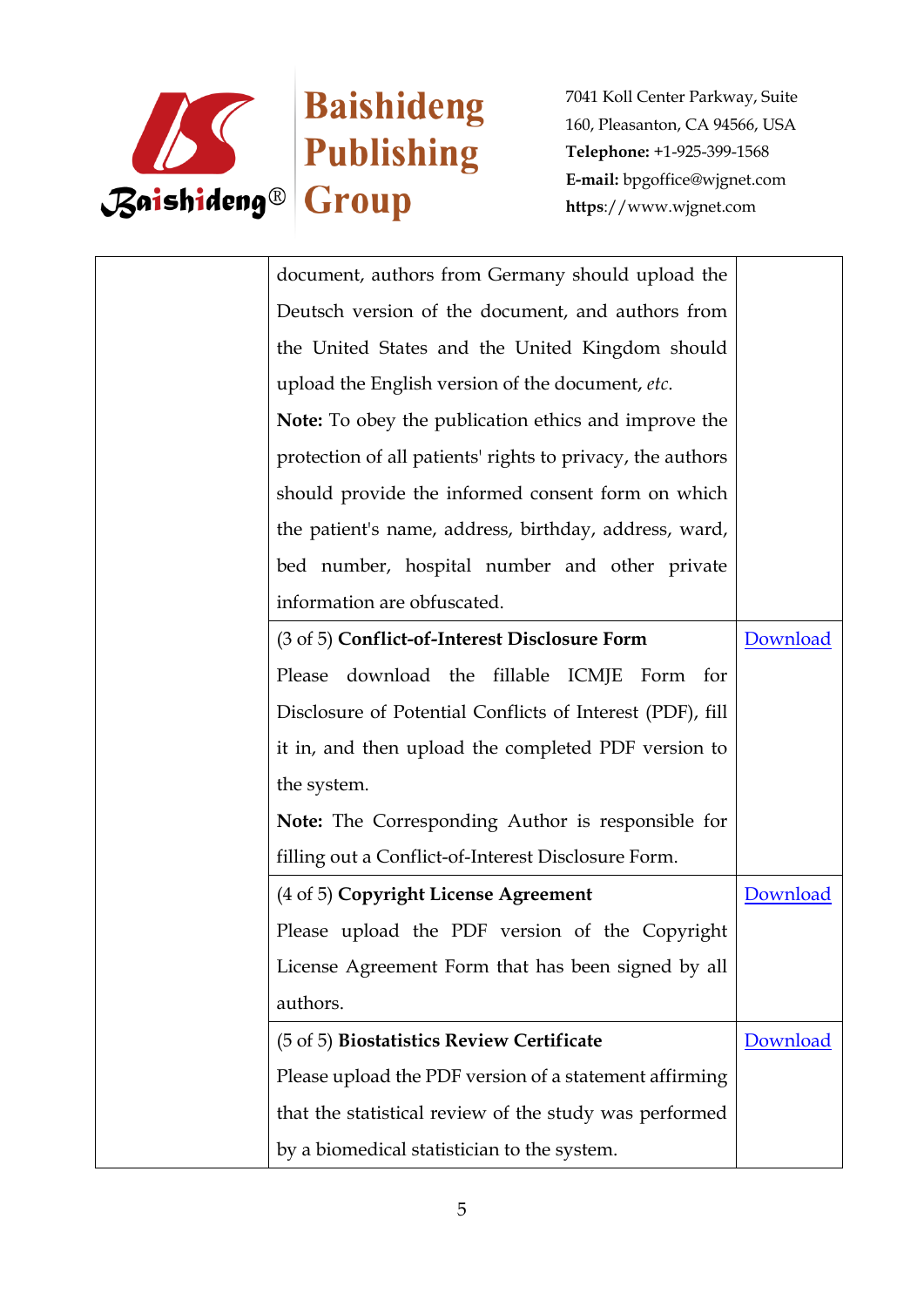

| Control<br>Case | (1 of 6) Institutional Review Board Approval Form or     | Download |
|-----------------|----------------------------------------------------------|----------|
| study,          | Document                                                 |          |
| Observational   | Please upload the primary version (PDF) of the           |          |
| study,          | Institutional Review Board's official approval in the    |          |
| Retrospective   | official language of the authors' country to the system; |          |
| Cohort study    | for example, authors from China should upload the        |          |
|                 | Chinese version of the document, authors from Italy      |          |
|                 | should upload the Italian version of the document,       |          |
|                 | authors from Germany should upload the Deutsch           |          |
|                 | version of the document, and authors from the United     |          |
|                 | States and the United Kingdom should upload the          |          |
|                 | English version of the document, etc.                    |          |
|                 | (2 of 6) Signed Informed Consent Form(s) or              | Download |
|                 | Document(s)                                              |          |
|                 | Please upload the primary version (PDF) of the           |          |
|                 | Informed Consent Form that has been signed by all        |          |
|                 | subjects and investigators of the study, prepared in     |          |
|                 | the official language of the authors' country to the     |          |
|                 | system; for example, authors from China should           |          |
|                 | upload the Chinese version of the document, authors      |          |
|                 | from Italy should upload the Italian version of the      |          |
|                 | document, authors from Germany should upload the         |          |
|                 | Deutsch version of the document, and authors from        |          |
|                 | the United States and the United Kingdom should          |          |
|                 | upload the English version of the document, etc.         |          |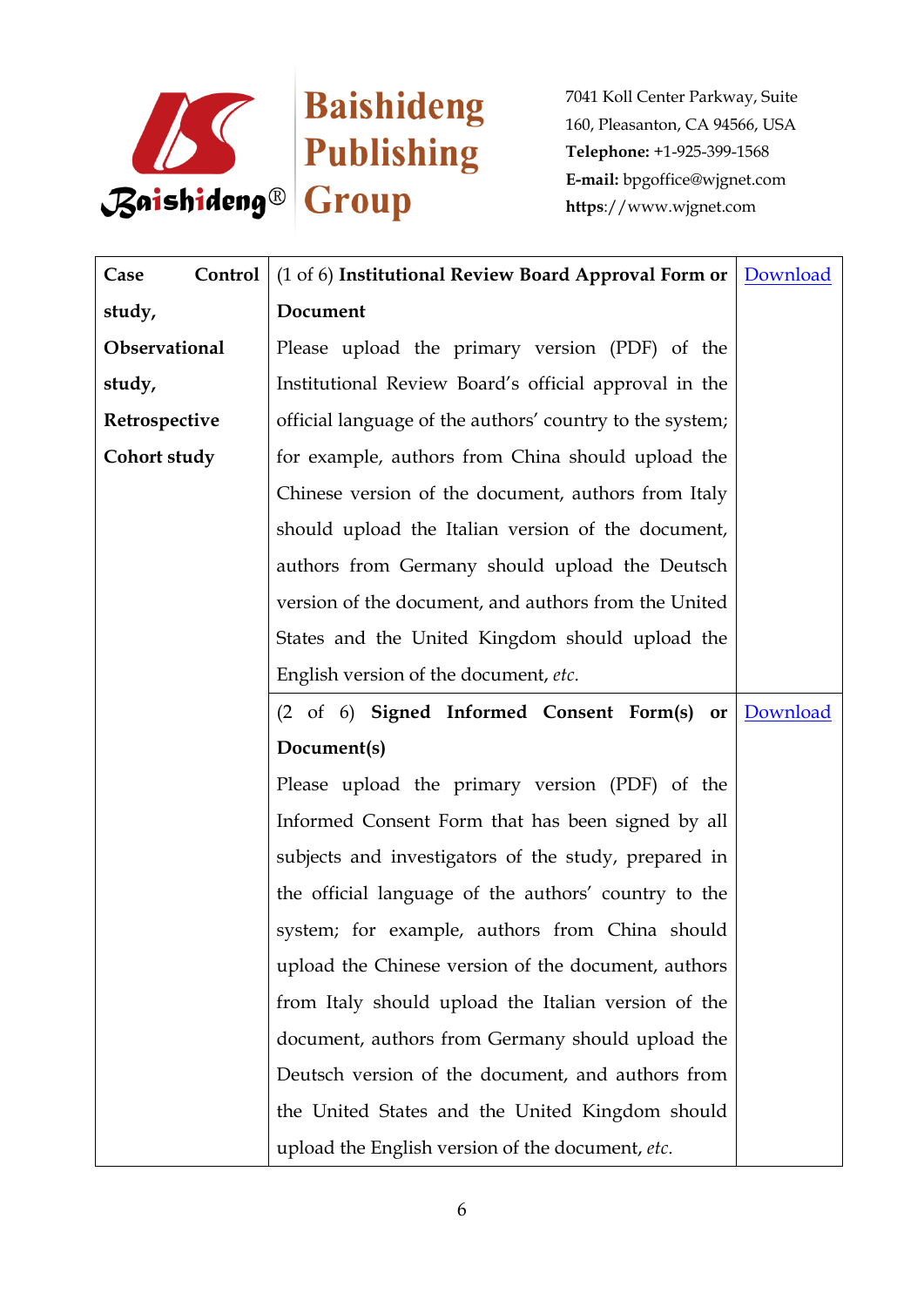

| <b>Note:</b> To obey the publication ethics and improve the |          |
|-------------------------------------------------------------|----------|
| protection of all patients' rights to privacy, the authors  |          |
| should provide the informed consent form on which           |          |
| the patient's name, address, birthday, address, ward,       |          |
| bed number, hospital number and other private               |          |
| information are obfuscated.                                 |          |
| (3 of 6) Conflict-of-Interest Disclosure Form               | Download |
| Please download the fillable ICMJE Form for                 |          |
| Disclosure of Potential Conflicts of Interest (PDF), fill   |          |
| it in, and then upload the completed PDF version to         |          |
| the system.                                                 |          |
| Note: The Corresponding Author is responsible for           |          |
| filling out a Conflict-of-Interest Disclosure Form.         |          |
| (4 of 6) Copyright License Agreement                        | Download |
| Please upload the PDF version of the Copyright              |          |
| License Agreement Form that has been signed by all          |          |
| authors.                                                    |          |
| (5 of 6) <b>STROBE</b> Statement                            | Download |
| In order to improve the quality of Case Control study,      |          |
| Observational study and Retrospective Cohort study          |          |
| manuscripts, authors should:                                |          |
| 1) Download the 'STROBE Statement-checklist of              |          |
| that should be included in reports<br>of<br>items           |          |
| observational studies' before the peer review process;      |          |
| Complete the checklist to ensure<br>the<br>2)<br>that       |          |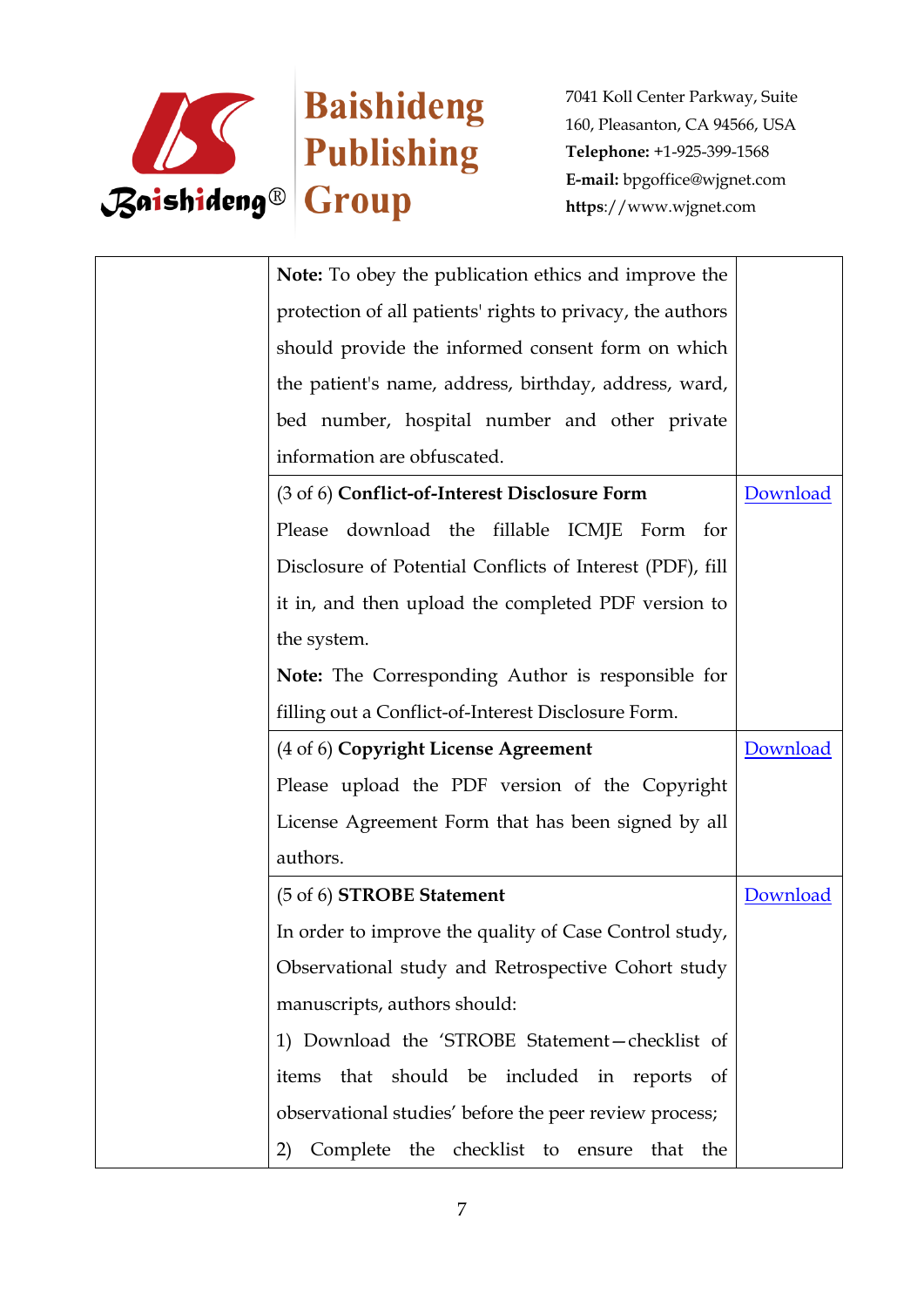

|                           | manuscript meets the requirements of the STROBE          |          |
|---------------------------|----------------------------------------------------------|----------|
|                           | Statement;                                               |          |
|                           | 3) State on the title page of the manuscript that the    |          |
|                           | guidelines of the STROBE Statement have been             |          |
|                           | adopted;                                                 |          |
|                           | 4) And, upload the PDF version of the completed          |          |
|                           | checklist to the system.                                 |          |
|                           | (6 of 6) Biostatistics Review Certificate                | Download |
|                           | Please upload the PDF version of a statement affirming   |          |
|                           | that the statistical review of the study was performed   |          |
|                           | by a biomedical statistician to the system.              |          |
| Clinical<br><b>Trials</b> | (1 of 7) Institutional Review Board Approval Form or     | Download |
| study, Prospective        | Document                                                 |          |
| study,                    | Please upload the primary version (PDF) of the           |          |
| Randomized                | Institutional Review Board's official approval in        |          |
| Controlled trial,         | official language of the authors' country to the system; |          |
| Randomized                | for example, authors from China should upload the        |          |
| Clinical trial            | Chinese version of the document, authors from Italy      |          |
|                           | should upload the Italian version of the document,       |          |
|                           | authors from Germany should upload the Deutsch           |          |
|                           | version of the document, and authors from the United     |          |
|                           | States and the United Kingdom should upload the          |          |
|                           | English version of the document, etc.                    |          |
|                           | (2 of 7) Clinical Trial Registration Statement           | Download |
|                           | Please upload the PDF version of the document            |          |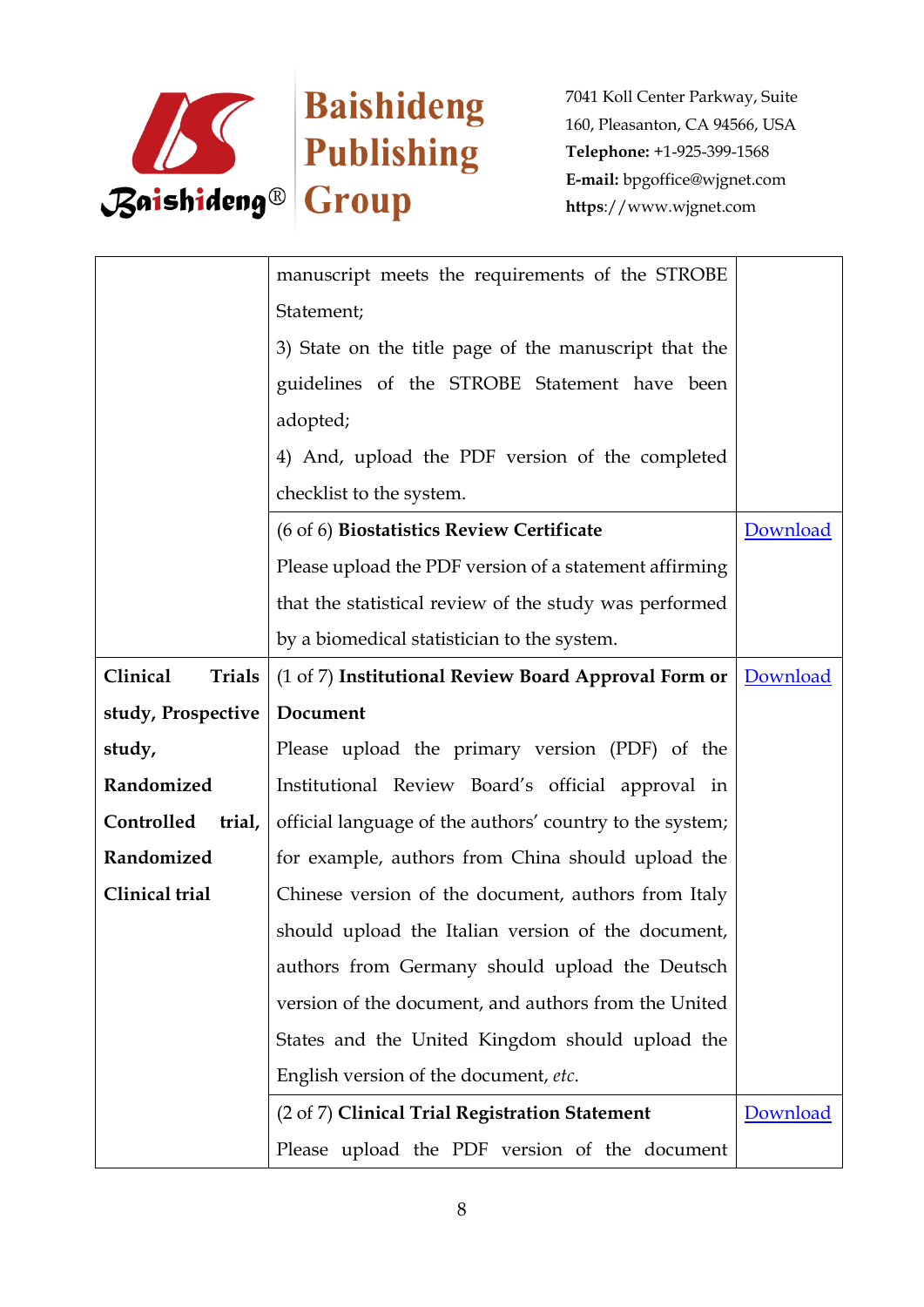

| providing the registration identification number and       |          |
|------------------------------------------------------------|----------|
| the URL for the trial's registry.                          |          |
| (3 of 7) Signed Informed Consent Form(s) or                | Download |
| Document(s)                                                |          |
| Please upload the primary version (PDF) of the             |          |
| Informed Consent Form that has been signed by all          |          |
| subjects and investigators of the study, prepared in       |          |
| the official language of the authors' country to the       |          |
| system; for example, authors from China should             |          |
| upload the Chinese version of the document, authors        |          |
| from Italy should upload the Italian version of the        |          |
| document, authors from Germany should upload the           |          |
| Deutsch version of the document, and authors from          |          |
| the United States and the United Kingdom should            |          |
| upload the English version of the document, etc.           |          |
| Note: To obey the publication ethics and improve the       |          |
| protection of all patients' rights to privacy, the authors |          |
| should provide the informed consent form on which          |          |
| the patient's name, address, birthday, address, ward,      |          |
| bed number, hospital number and other private              |          |
| information are obfuscated.                                |          |
| (4 of 7) Conflict-of-Interest Disclosure Form              | Download |
| download the fillable ICMJE Form for<br>Please             |          |
| Disclosure of Potential Conflicts of Interest (PDF), fill  |          |
| it in, and then upload the completed PDF version to        |          |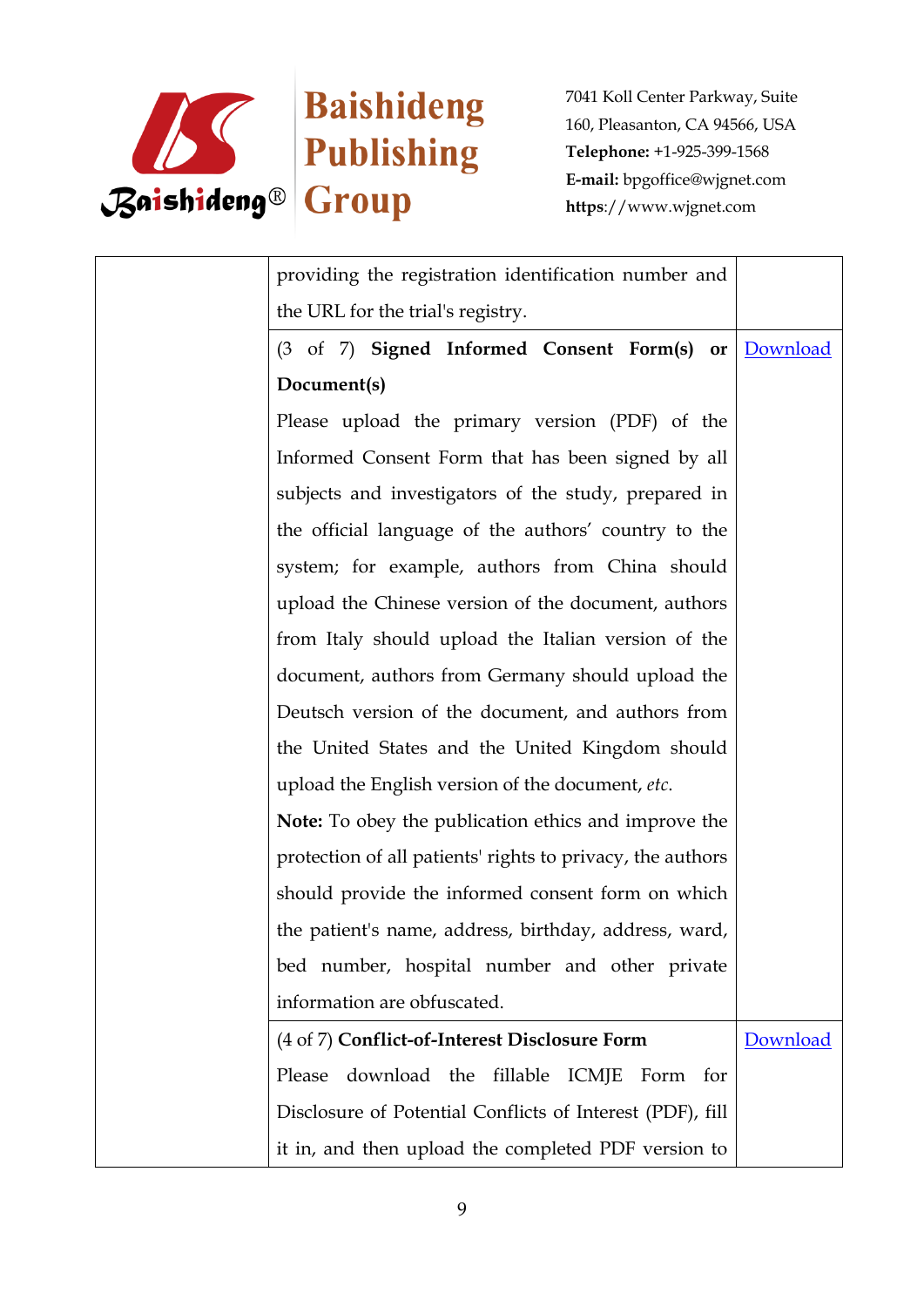

| the system.                                            |          |
|--------------------------------------------------------|----------|
| Note: The Corresponding Author is responsible for      |          |
| filling out a Conflict-of-Interest Disclosure Form.    |          |
| (5 of 7) Copyright License Agreement                   | Download |
| Please upload the PDF version of the Copyright         |          |
| License Agreement Form that has been signed by all     |          |
| authors.                                               |          |
| (6 of 7) CONSORT 2010 Statement                        | Download |
| In order to improve the quality of Clinical Trials     |          |
| study, Prospective study, Randomized Controlled trial  |          |
| and Randomized Clinical trial manuscripts, authors     |          |
| should:                                                |          |
| Download the 'CONSORT 2010 checklist of<br>1)          |          |
| information to include when reporting a randomised     |          |
| trial' before the peer review process;                 |          |
| Complete the checklist to ensure that the<br>2)        |          |
| manuscript meets the requirements of the CONSORT       |          |
| 2010 Statement;                                        |          |
| 3) State on the title page of the manuscript that the  |          |
| guidelines of the CONSORT 2010 Statement have been     |          |
| adopted;                                               |          |
| 4) And, upload the PDF version of the completed        |          |
| checklist to the system.                               |          |
| (7 of 7) Biostatistics Review Certificate              | Download |
| Please upload the PDF version of a statement affirming |          |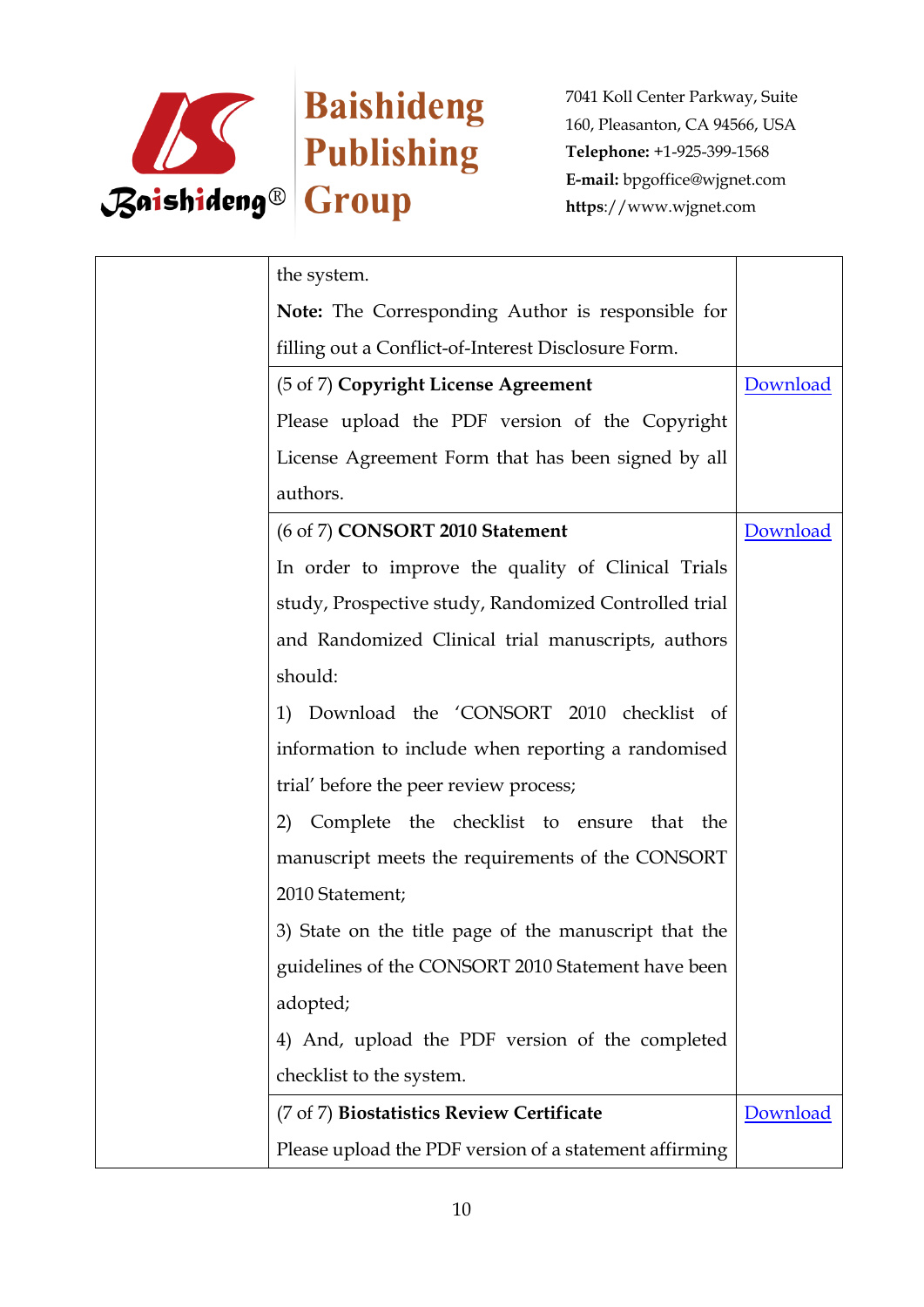

|                       | that the statistical review of the study was performed    |          |
|-----------------------|-----------------------------------------------------------|----------|
|                       | by a biomedical statistician to the system.               |          |
| <b>Evidence-Based</b> | (1 of 4) Conflict-of-Interest Disclosure Form             | Download |
| Medicine,             | Please download the fillable ICMJE Form<br>for            |          |
| Scientometrics,       | Disclosure of Potential Conflicts of Interest (PDF), fill |          |
| Systematic            | it in, and then upload the completed PDF version to       |          |
| review,               | the system.                                               |          |
| Meta-Analysis         | <b>Note:</b> The Corresponding Author is responsible for  |          |
|                       | filling out a Conflict-of-Interest Disclosure Form.       |          |
|                       | (2 of 4) Copyright License Agreement                      | Download |
|                       | Please upload the PDF version of the Copyright            |          |
|                       | License Agreement Form that has been signed by all        |          |
|                       | authors.                                                  |          |
|                       | (3 of 4) PRISMA 2009 Checklist                            | Download |
|                       | In order to improve the quality of Systematic review      |          |
|                       | and Meta-Analysis manuscripts, authors should:            |          |
|                       | 1) Download the 'PRISMA 2009 Checklist' before the        |          |
|                       | peer review process;                                      |          |
|                       | 2)<br>Complete the checklist to ensure that<br>the        |          |
|                       | manuscript meets the requirements of the PRISMA           |          |
|                       | 2009 Statement;                                           |          |
|                       | 3) State on the title page of the manuscript that the     |          |
|                       | guidelines of the PRISMA 2009 Statement have been         |          |
|                       | adopted;                                                  |          |
|                       | 4) And, upload the PDF version of the completed           |          |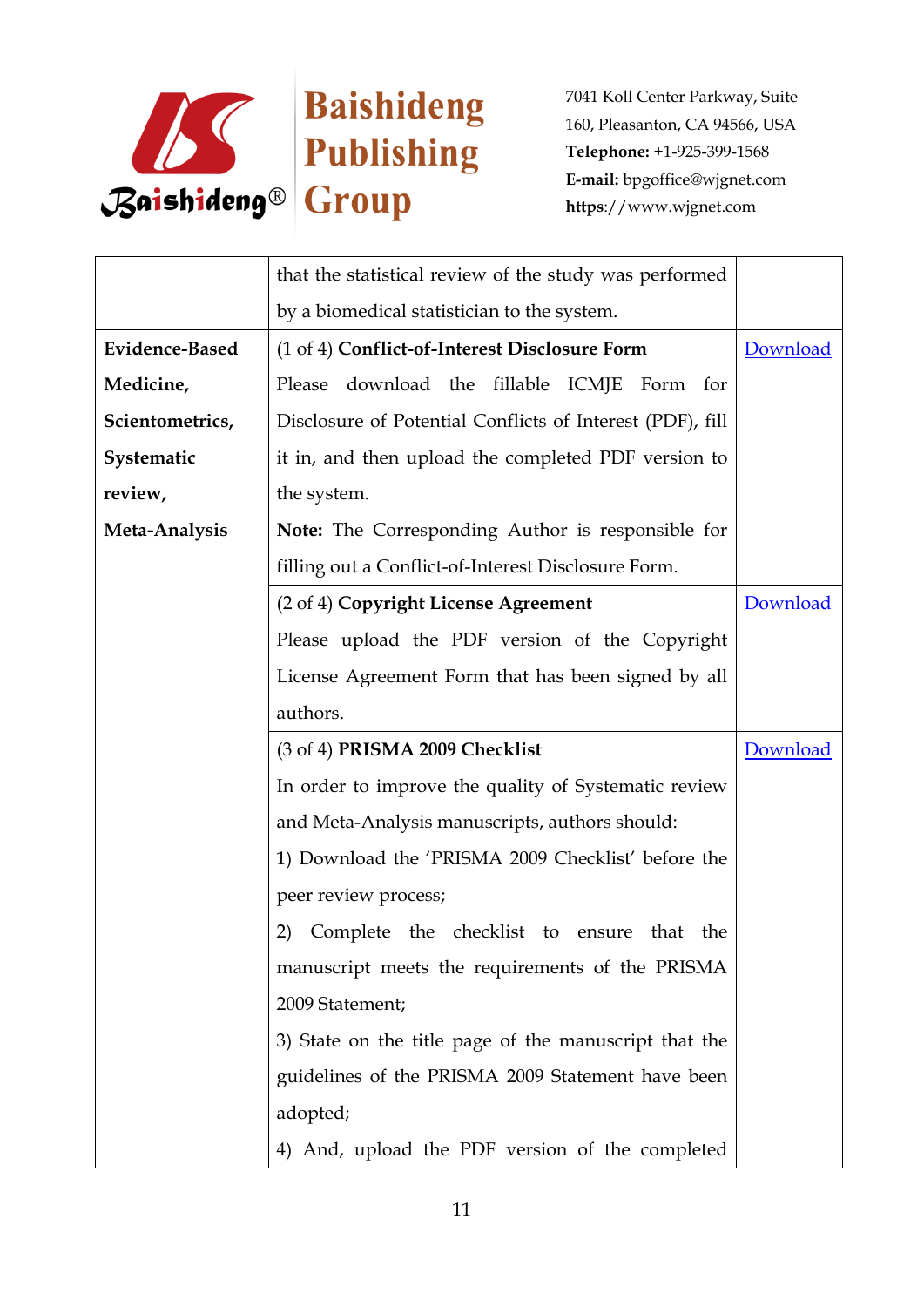

|             | checklist to the system.                                    |          |
|-------------|-------------------------------------------------------------|----------|
|             | (4 of 4) Biostatistics Review Certificate                   | Download |
|             | Please upload the PDF version of a statement affirming      |          |
|             | that the statistical review of the study was performed      |          |
|             | by a biomedical statistician to the system.                 |          |
| Case report | (1 of 4) Signed Consent for Treatment Form(s) or            | Download |
|             | Document(s)                                                 |          |
|             | Please upload the primary version (PDF) of the              |          |
|             | Consent for Treatment Form(s) or Document(s) that           |          |
|             | has been signed by the patients in the study, prepared      |          |
|             | in the official language of the authors' country to the     |          |
|             | system; for example, authors from China should              |          |
|             | upload the Chinese version of the document, authors         |          |
|             | from Italy should upload the Italian version of the         |          |
|             | document, authors from Germany should upload the            |          |
|             | Deutsch version of the document, and authors from           |          |
|             | the United States and the United Kingdom should             |          |
|             | upload the English version of the document, etc.            |          |
|             | <b>Note:</b> To obey the publication ethics and improve the |          |
|             | protection of all patients' rights to privacy, the authors  |          |
|             | should provide the informed consent form on which           |          |
|             | the patient's name, address, birthday, address, ward,       |          |
|             | bed number, hospital number and other private               |          |
|             | information are obfuscated.                                 |          |
|             | (2 of 4) Conflict-of-Interest Disclosure Form               | Download |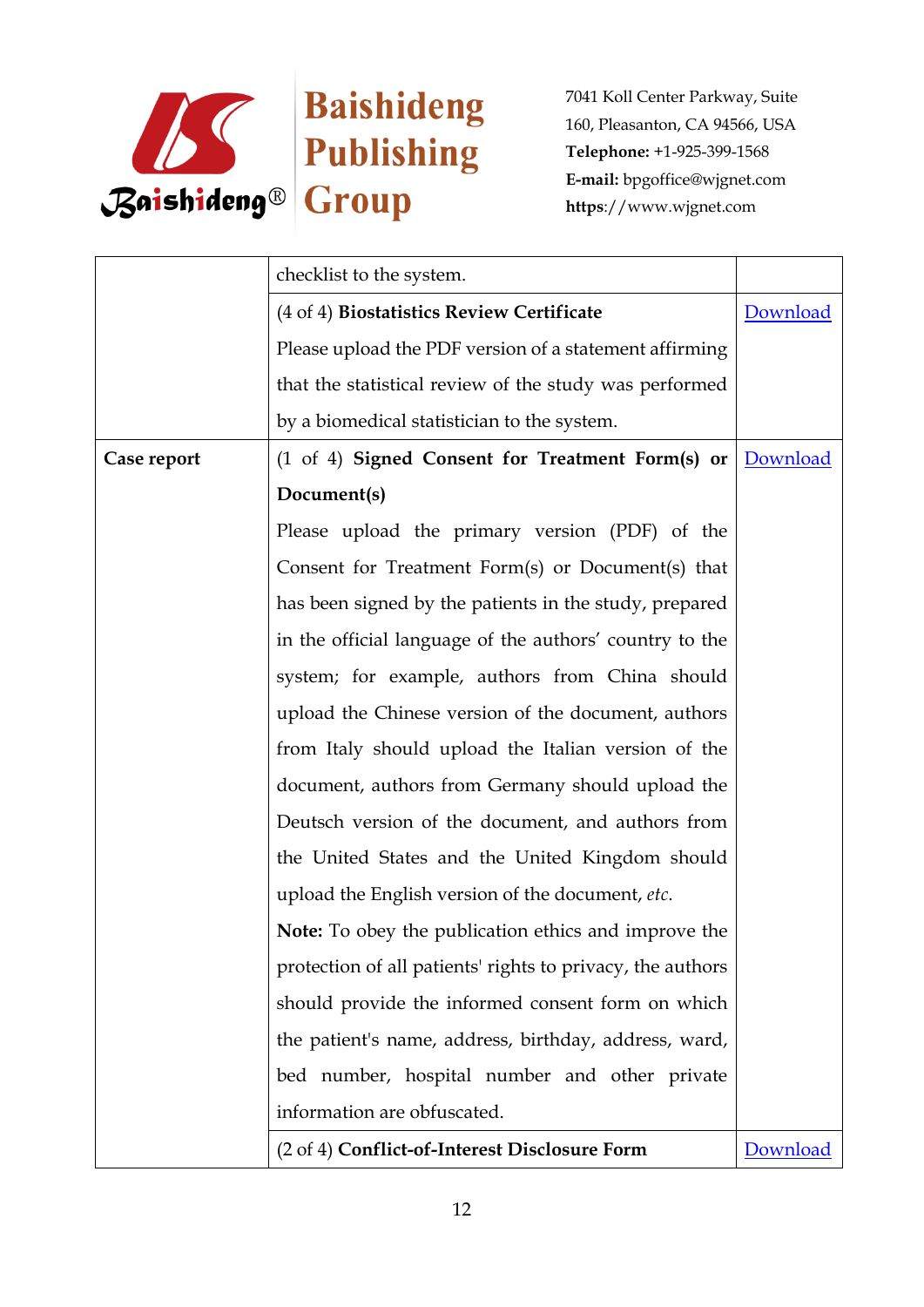

| Please download the fillable ICMJE Form for               |          |
|-----------------------------------------------------------|----------|
| Disclosure of Potential Conflicts of Interest (PDF), fill |          |
| it in, and then upload the completed PDF version to       |          |
| the system.                                               |          |
| Note: The Corresponding Author is responsible for         |          |
| filling out a Conflict-of-Interest Disclosure Form.       |          |
| (3 of 4) Copyright License Agreement                      | Download |
| Please upload the PDF version of the Copyright            |          |
| License Agreement Form that has been signed by all        |          |
| authors.                                                  |          |
| (4 of 4) CARE Checklist - 2016: Information for Download  |          |
| writing a case report                                     |          |
| In order to improve the quality of Case report            |          |
| manuscripts, authors should:                              |          |
| 1) Download the 'CARE Checklist - 2016: Information       |          |
| for writing a case report' before the peer review         |          |
| process;                                                  |          |
| Complete the checklist to ensure that the<br>2)           |          |
| manuscript meets the requirements of the CARE             |          |
| Checklist - 2016: Information for writing a case report;  |          |
| 3) State on the title page of the manuscript that the     |          |
| guidelines of the "CARE Checklist - 2016: Information     |          |
| for writing a case report" have been adopted;             |          |
| 4) And, upload the PDF version of the completed           |          |
| checklist to the system.                                  |          |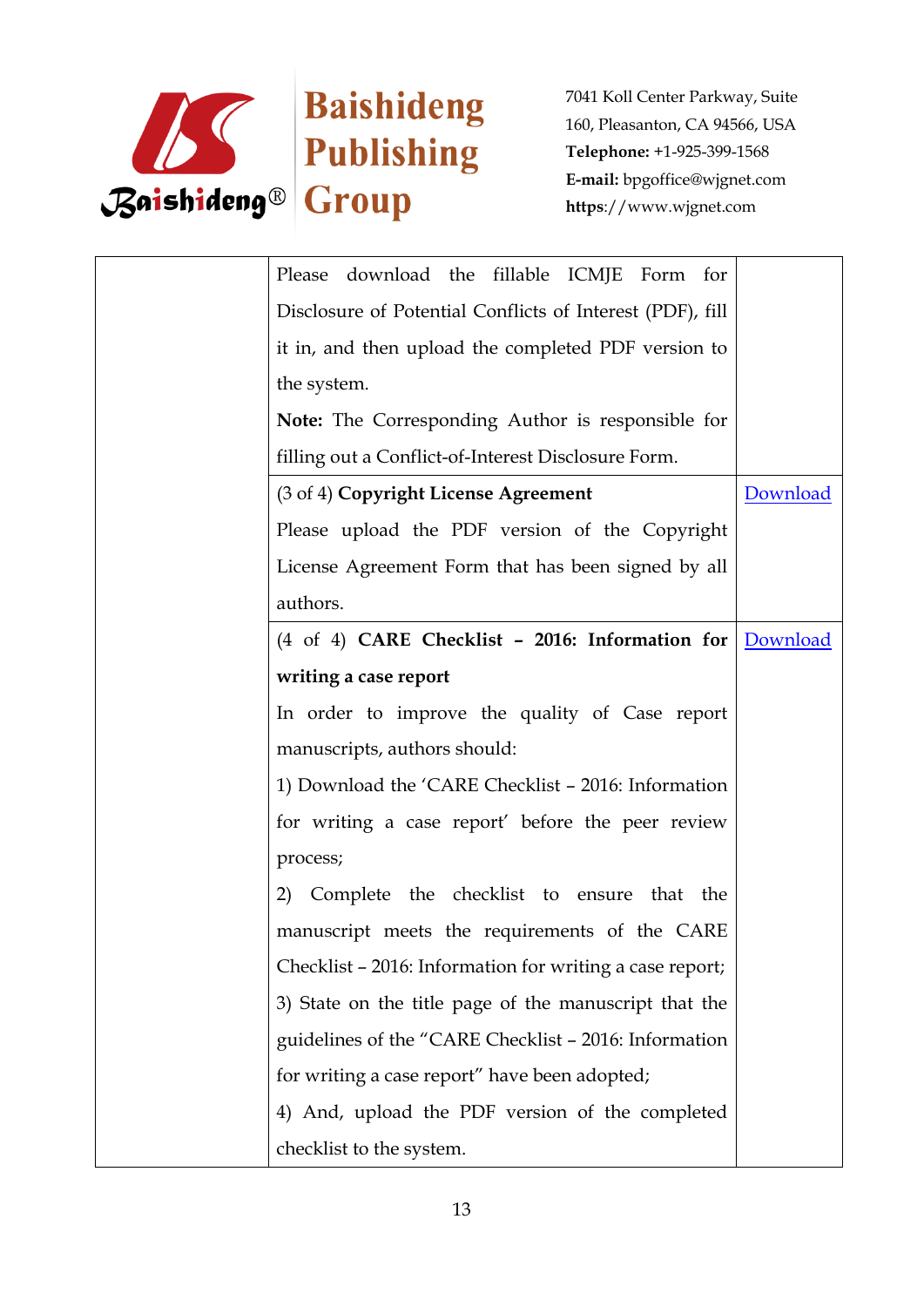

## **2 ETHICS POLICIES/STATEMENTS**

**2.1 Institutional review board.** Any article describing a study (basic research, clinical research, and case report) involving human and/or animal subjects is required to have the institutional review board (IRB) name, whether institutional (part of the author(s)' academic/medical institution, such as the Oak Grove Children's Hospital Institutional Review Board) or commercial/independent/private (contracted for-profit organizations, such as the ClinicCare Coalition for Human Rights Institutional Review Board), stated explicitly on the title page.

**Sample wording:** The study was reviewed and approved by the [Name of Institution or Organization] Institutional Review Board.

**2.2 Institutional animal care and use committee.** Any article describing a study (basic research) involving animal subjects is required to have the institutional animal care and use committee (IACUC)'s institution name (such as the Genovese Institute) and protocol number (such as 14-9347-39G or EN-21549) stated explicitly in the title page section.

**Sample wording:** All procedures involving animals were reviewed and approved by the Institutional Animal Care and Use Committee of the [Name of Institution] (IACUC protocol number: [protocol number]).

**2.3 Animal care and use statement***.* Any manuscript describing a study (basic research) that used animal subjects must include a statement in the Materials and Methods section affirming that all appropriate measures were taken to minimize pain or discomfort, and details of the animals' care should be provided.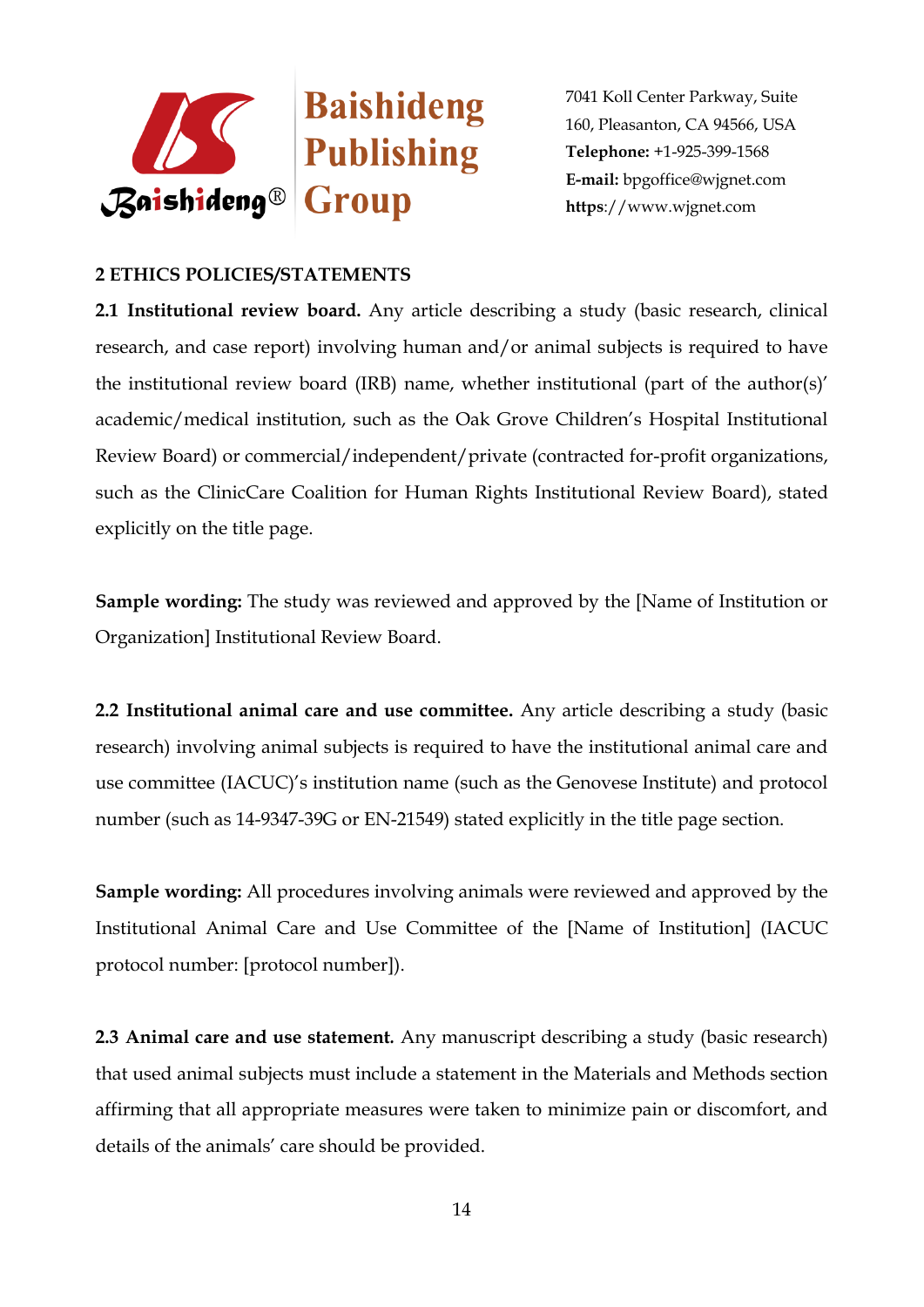

**Example wording:** The animal protocol was designed to minimize pain or discomfort to the animals. The animals were acclimatized to laboratory conditions (23  $^{\circ}$ C, 12 h/12 h light/dark, 50% humidity, *ad libitum* access to food and water) for 2 wk prior to experimentation. Intragastric gavage administration was carried out with conscious animals, using straight gavage needles appropriate for the animal size (15-17 g body weight: 22 gauge, 1 inch length, 1.25 mm ball diameter). All animals were euthanized by barbiturate overdose (intravenous injection, 150 mg/kg pentobarbital sodium) for tissue collection.

**2.4 Clinical trial registration.** Any research study (clinical trial) that prospectively assigns human participants or groups of humans to one or more health-related interventions to evaluate the effects on health outcomes must be registered. Authors have 6 mo from the first patient enrollment to register the trial, but BPG recommends registration prior to enrollment. This registration policy applies to prospective, randomized, controlled trials only. Authors must provide the registration identification number and the URL for the trial's registry.

**Sample wording:** This study is registered at [URL]. The registration identification number is [registration identification number].

**2.5 Informed consent***.* Any research article describing a study (clinical research and case report) involving humans should contain a statement in the title page clearly stating that all involved persons (subjects or legally authorized representative) gave their informed consent (written or verbal, as appropriate) prior to study inclusion. In general, the BPG requires that any and all details that might disclose the identity of the subjects under study should be omitted or anonymized. In the rare situation that a study participant's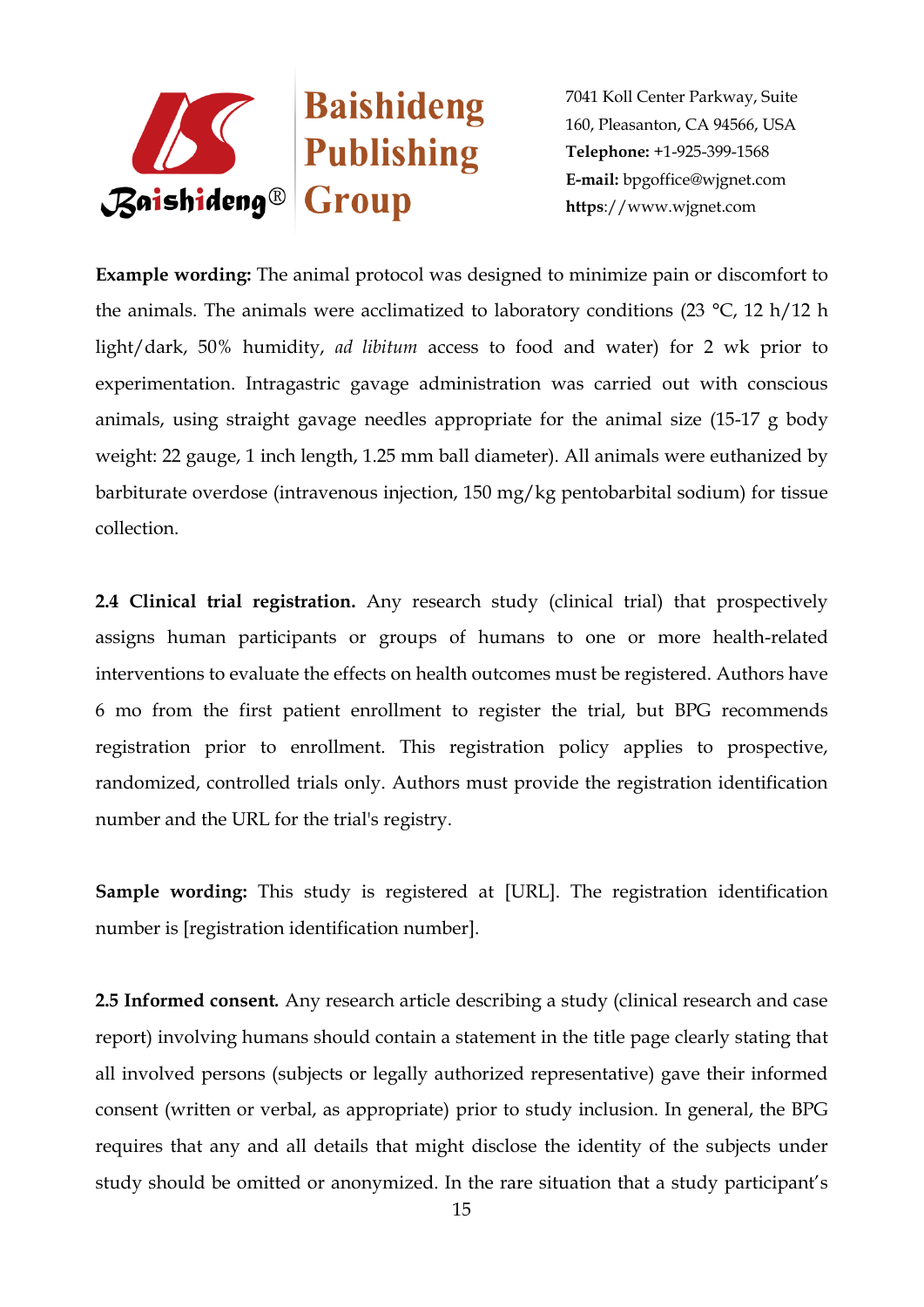

identifiable information is crucial to the case presentation, the statement of informed consent is absolutely necessary, unless the participant is deceased.

**Sample wording:** All study participants, or their legal guardian, provided informed written consent prior to study enrollment.

**Note:** Waiver of informed consent for human study subjects may be justifiable under certain rare and specific conditions, such as for a trial with demonstrated minimal risk or cases of emergency care. Authors may petition the BPG for waiver of informed consent, but there is no guarantee that the petition will be granted. In general, the BPG favors the requirement of informed consent for all reports of information (anonymized or identifiable) and reserves the right to refuse publication of such if informed consent was not obtained.

**2.6 Conflict-of-interest***.* A conflict-of-interest statement is required for all article and study types. In the interests of transparency and helping reviewers to assess any potential bias in a study's design, interpretation of its results or presentation of its scientific/medical content, the BPG requires all authors of each paper to declare in the title page any conflicting interests (including but not limited to commercial, personal, political, intellectual or religious interests) that are related to the work submitted for consideration of publication.

**Sample wording:** [Name of individual] has received fees for serving as a speaker, a [position; such as consultant and/or an advisory board member] for [name(s) of organization(s)]. [Name of individual] has received research funding from [name(s) of organization(s)]. [Name of individual] is an employee of [name(s) of organization(s)].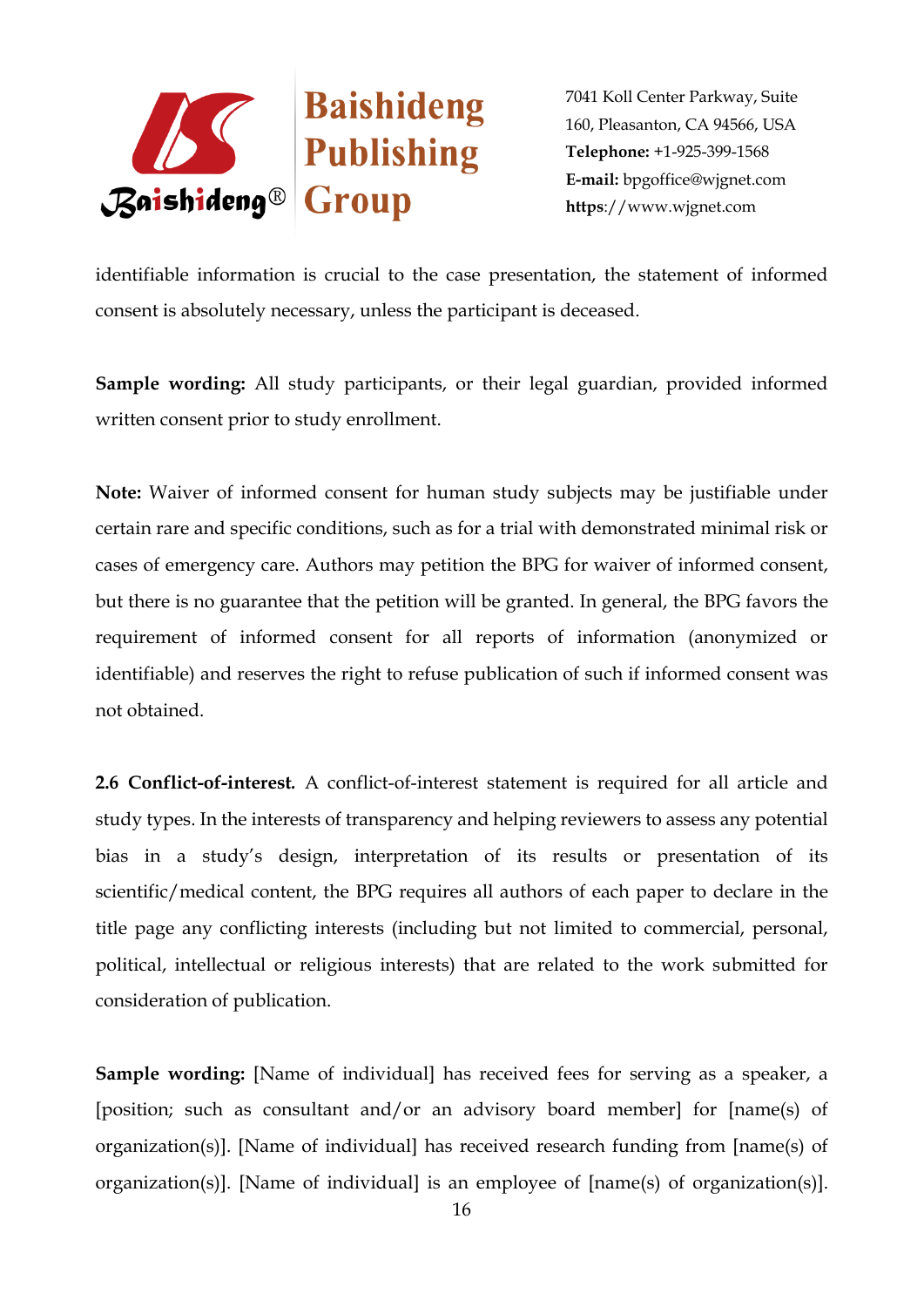

[Name of individual] owns stocks and/or shares in [name(s) of organization(s)]. [Name of individual] owns patent [patent identifier information (including patent number, two-letter country code, and kind code) and a brief description].

**2.7 Data sharing statement***.* Basic research and clinical research studies require a data sharing statement. The data sharing statement will be provided in the title page, and will be presented in the form as shown in the sample below.

**Sample wording:** Technical appendix, statistical code, and dataset available from the corresponding author at [email address or URL]. Participants gave informed consent for data sharing [or ...consent was not obtained but the presented data are anonymized and risk of identification is low... or consent was not obtained but the potential benefits of sharing these data outweigh the potential harms because...]". If no other data, please state: No additional data are available.

**2.8 Biostatistics***.* Any manuscript describing a study (basic research and clinical research) that used biostatistics must include a statement in the Materials and Methods section affirming that the statistical review of the study was performed by a biomedical statistician. Statistical review is performed before the submission or after peer-review. The author invites an expert in Biomedical Statistics to evaluate the statistical method(s) used in the study, including but not limited to the *t-*test (group or paired comparisons), chi-square test, ridit, probit, logit and regression (linear, curvilinear, or stepwise) modeling, correlation, analysis of variance, and analysis of covariance. The review by the biomedical statistician is conducted with respect to the following points: (1) Statistical methods are adequately and appropriately described when they are used to verify the results; (2) Statistical techniques are suitable or correct; and compliance with the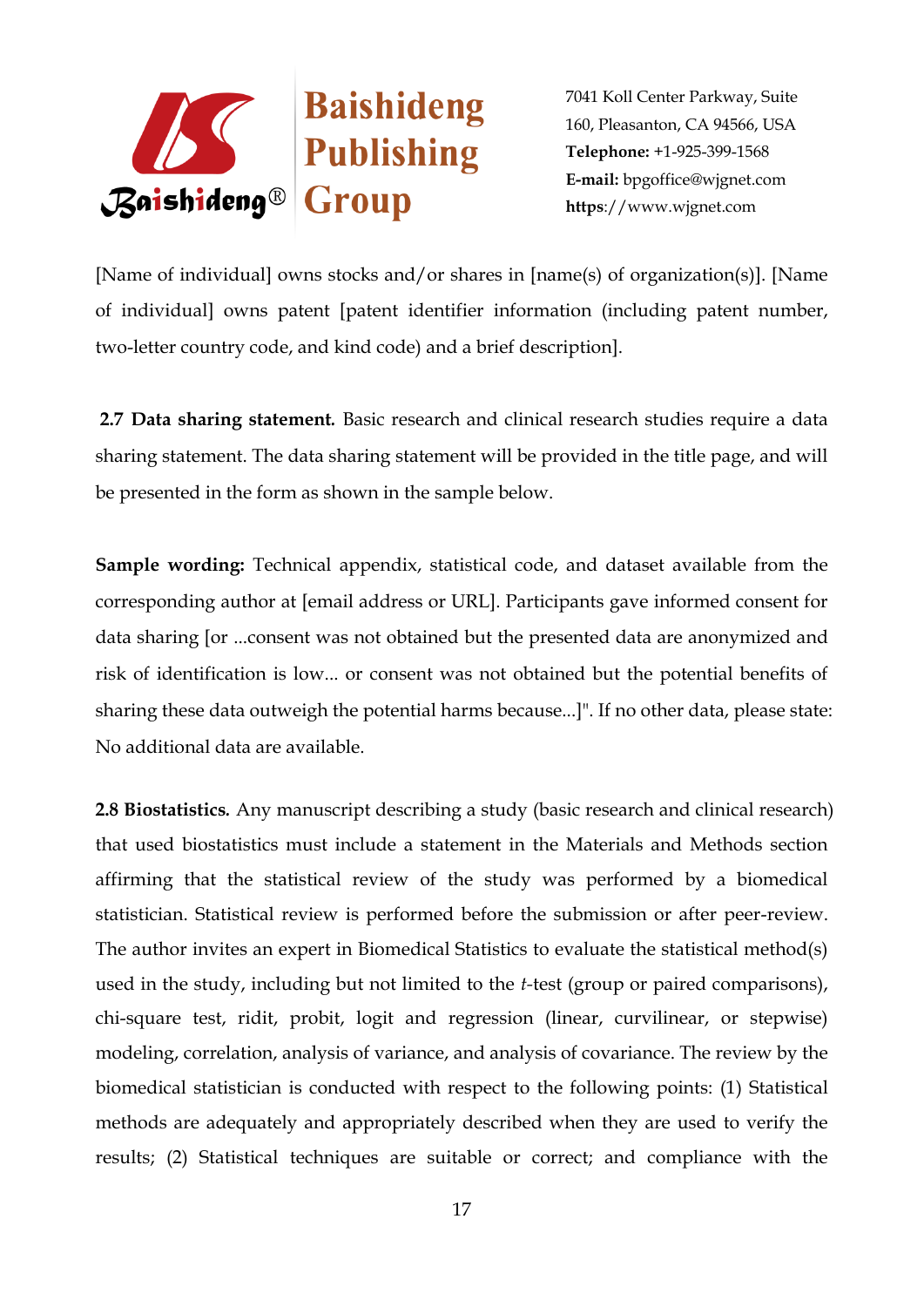

following BPG directives; (3) Only homogeneous data can be averaged. Standard deviations are preferred to standard errors. The number of observations and subjects (*n*) is given. Losses in observations, such as drop-outs from the study, are reported; (4) Values, such as ED50, LD50 and IC50, have the 95% confidence limits calculated and have been compared by weighted probit modeling (using the functions described by Bliss and Finney); and (5) The word "significantly" is replaced by its synonyms (if it indicates extent) or the *P* value (if it indicates statistical significance). Statistical data should be expressed as mean  $\pm$  SD or mean  $\pm$  SE. Common statistical expressions are identified as follows: *t*-test as *t*; *F*-test as *F*; chi-square test as  $\chi^2$ ; relative coefficient as *r*; degree of freedom as *df*; number of samples as *n*; and probability as *P*.

**Sample wording:** The statistical methods of this study were reviewed by [name(s) of individual(s)] from [name(s) of organization(s)]…

If a biostatistics editor is employed by the authors, the person's name (first name and family (sur)name), qualifications, and contact information must be submitted to the editorial office in the form of a letter of confirmation of service. If the biostatistics editing was performed by a commercial service provider, the company's name and contact information, including URL and E-mail or phone number, must be submitted to the editorial office in the form of a letter of confirmation of service. The letters of confirmation of service must include the corresponding author's name (first name and family (sur)name) and contact information (E-mail and phone number), and the manuscript title.

## **About BPG**

The BPG, founded on January 15, 1993, is a professional publisher of medical journals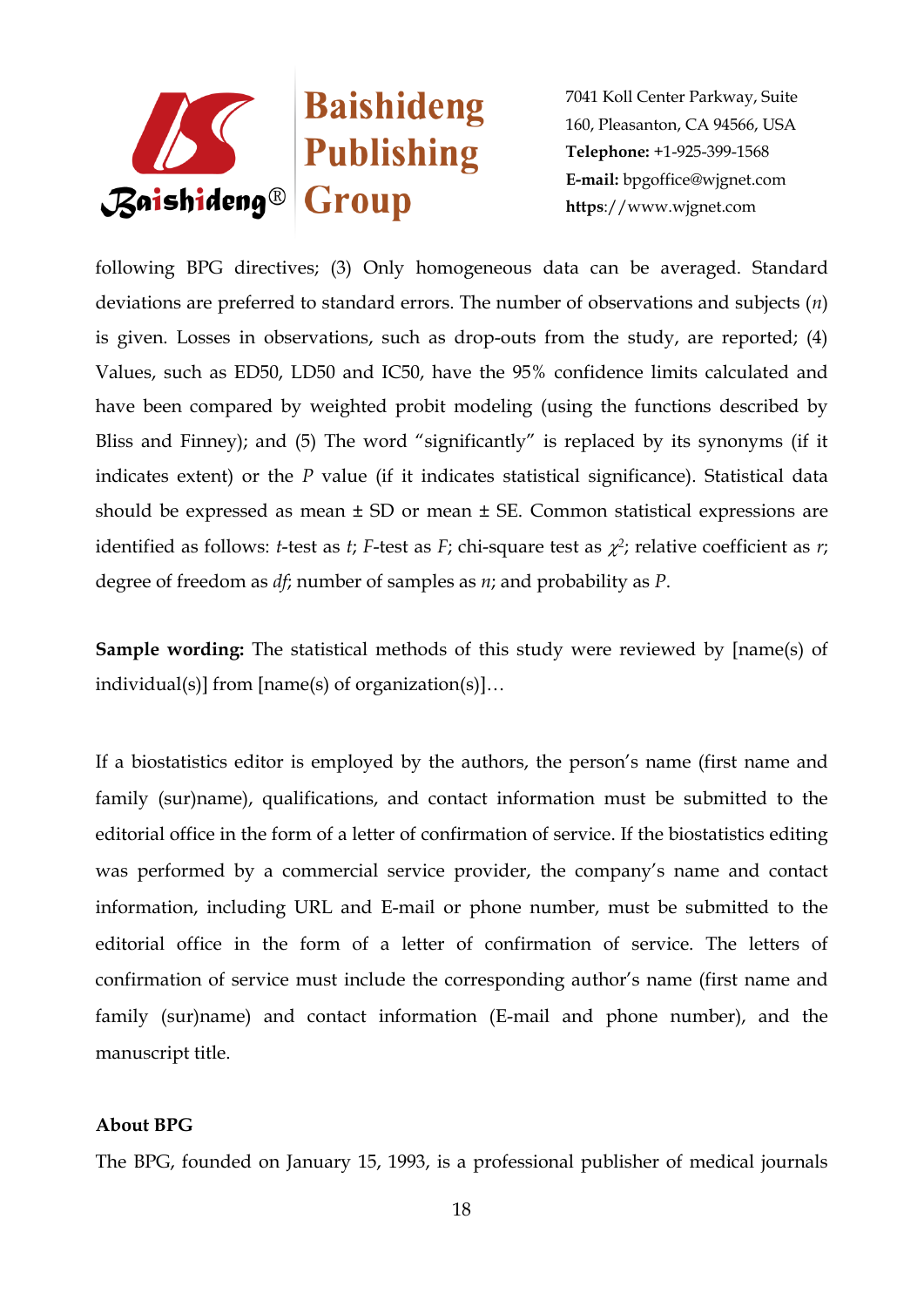

that is dedicated to discovering and disseminating knowledge under the precondition of complying with the standards and norms of scientific and medical publishing and all publishing and academic ethics.

BPG is committed to supporting CrossRef, Committee on Publication Ethics, and the Association of Learned and Professional Society Publishers (ALPSP), and is a member of all these associations.

BPG currently publishes 47 clinical medical journals, covering a wide range of topics, including internal medicine, pediatrics, neurology, psychiatry, dermatology, medical imaging, clinical laboratory diagnostics, surgery, obstetrics and gynecology, ophthalmology, otorhinolaryngology, oncology, sports medicine, anesthesiology, and emergency medicine.

BPG follows the Code of Conduct and Best Practice Guidelines for Journal Editors and Publishers developed by the Committee on Publication Ethics (COPE), implements the policy of single-blind peer review and online open access publishing for all journals, and releases the manuscript-related documents of peer-review report, authors' answering reviewers, institutional ethics approval document(s), and CrossCheck detection report along with the manuscript upon publication.

Many journals published by the BPG are indexed in Science Citation Index Expanded (Web of Science), Current Contents/Clinical Medicine, Journal Citation Reports, Index Medicus, MEDLINE, PubMed, PubMed Central, and Scopus.

All BPG journals process manuscripts using the self-developed F6Publishing system,